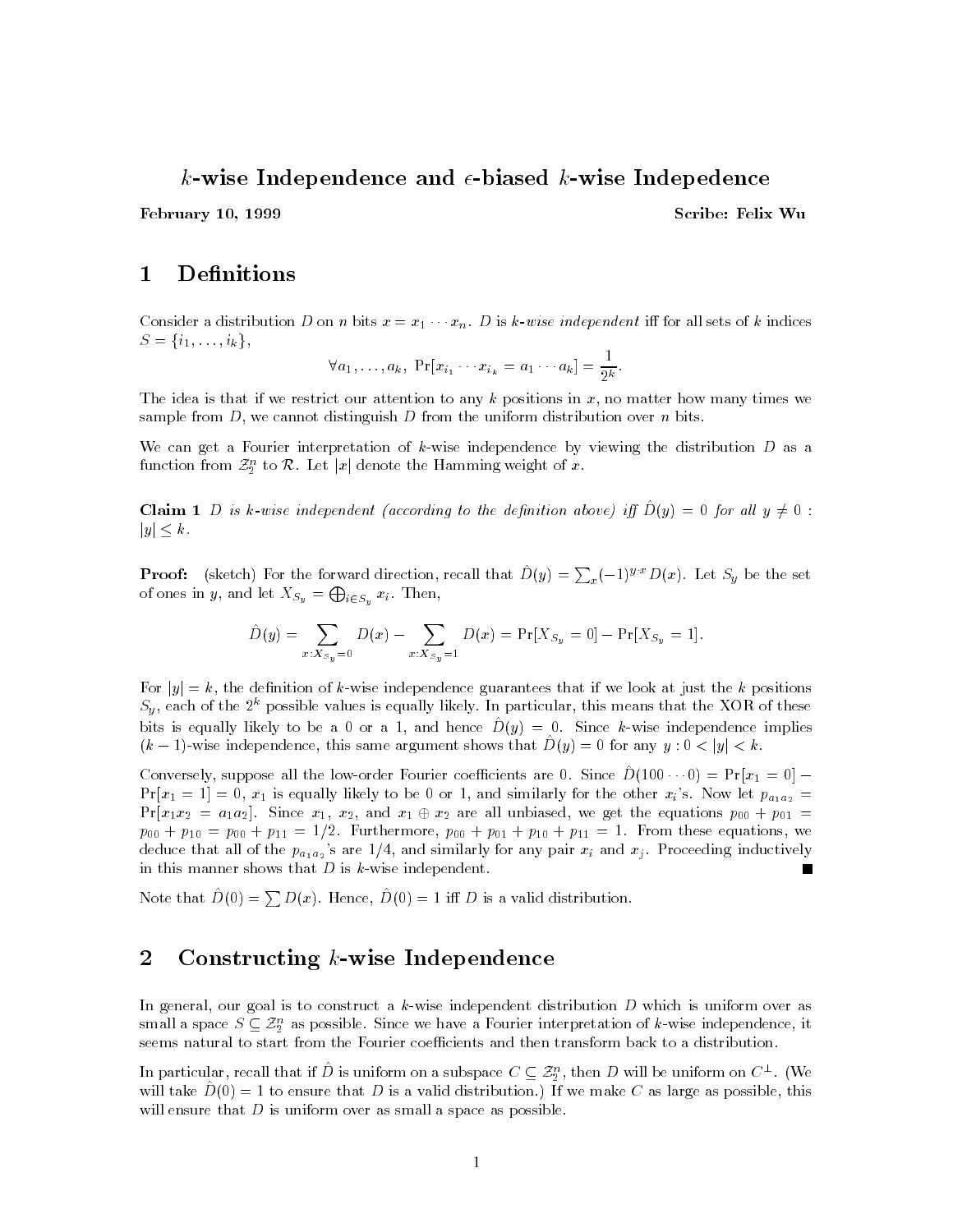$\Xi$  c c c c  $\Xi$  c  $\Xi$  c  $\Xi$  is contributed by c  $\Xi$  i.e.  $\Xi$  i.e.  $\Xi$  i.e.  $\Xi$ n<sub>P</sub> and the property of the second second the second second second second second second second second second second second second second second second second second second second second second second second second second  $x \in \mathcal{Z}_2^{n-\ell}$   $x_i c_i$ . Then,  $C^{\perp} = \{y : \forall c \in C, y \cdot c = 0\}.$ In this case,  $|C| = 2^{n-\ell}$  and  $|C^{\perp}| = 2^{\ell}$ . C must not contain any vector of Hamming weight less than or equal to  $\kappa$  , since we want  $D$  to be 0 on an such vectors. Hence,  $C$  is a linear error correcting code with minimum distance at least  $k + 1$ . It is known that such codes exist with  $\ell$  about  $k \log n$ , which gives the control of the control of the control of the control of the control of the control of the control of the control of the control of the control of the control of the control of the control of the control of  $|C^{\perp}|$  about  $n^{k}$ .

In more detail, let  $C[n - \ell, n]$  be the generator matrix for a linear error correcting code. (Matrix dimensions are given in brackets.) Then, given a message  $v[1, n - \ell]$ , the encoding of v is  $(vC)[1, n]$ .



The parity check matrix  $M[n, \ell] = (C^T)^T$  has the property that  $C[n - \ell, n | M[n, \ell] = 0[n - \ell, \ell]$ .



Hence,  $wM = 0$  iff w is in the rowspace of C, i.e. w is a codeword. This means that any k rows of M must be linearly independent; otherwise,  $wM = 0$  for a w with no more than k ones, contradicting the fact that every codeword has Hamming weight at least  $k + 1$ .

Suppose we had a matrix  $B[k, \ell]$  of rank  $k \ (k \leq \ell)$ . If we chose  $x[\ell, 1]$  uniformly at random and computed  $y = Bx$ , y would also be uniformly random.

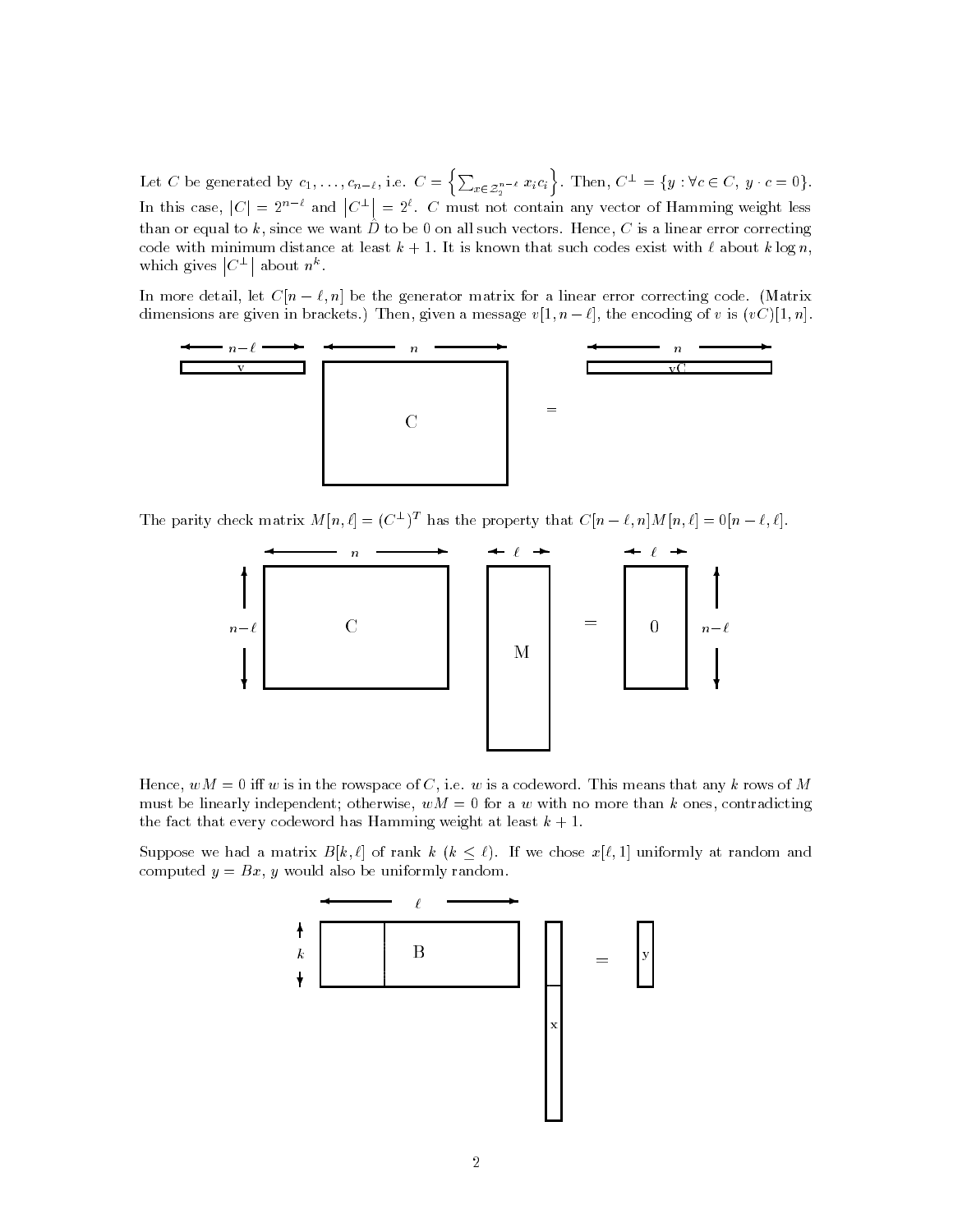To see this, note that we can find k linearly independent columns in  $B$ , since it has rank k. Without loss of generality, let these be the first k columns. Then, for any way of fixing the latter  $\ell - k$  bits of x, we get a bijection between the first k bits of x and the bits of y. Hence, choosing the first k bits of x uniformly guarantees that the bits of  $y$  will be chosen uniformly.

In our case, the parity check matrix  $M$  has the property that any  $k$  rows are independent. Hence, if we restrict our attention to k rows of M, we get a k  $\times$   $\ell$  matrix of rank k. Let  $y = M \, x$  with  $x$ chosen uniformly at random. Then, any  $k$  bits of  $y$  is the result of multiplying a  $k \times \ell$  matrix of rank k by a uniformly chosen vector of length  $\ell$ . By the argument above, such a set of k bits is uniformly random. Hence,  $y$  is  $k$ -wise independent.

### 3 An Alternate Construction

This construction, due to Alon, Babai, and Itai [ABI86], gives a k-wise independent distribution over a sample space of size about  $n \leq 2$  , saving a square root factor over the previous construction.

Assume  $n = 2^r - 1$ , and work over  $GF(2^r)$ . Let  $a_1, \ldots, a_{2^r-1}$  be the nonzeroes of  $GF(2^r)$ . Then, the van der Monde matrix

$$
M_1[n,k] = \left[ \begin{array}{cccc} 1 & a_1 & \cdots & a_1^{k-1} \\ \vdots & \vdots & & \vdots \\ 1 & a_n & \cdots & a_n^{k-1} \end{array} \right]
$$

has the property that any k rows are independent. Now write the elements of  $GF(2<sup>r</sup>)$  in their standard representation as r 0/1 polynomial coefficients. This gives a matrix  $M_2[n, kr]$  in which it is still true that any  $k$  rows are independent (since polynomial addition is componentwise). At this point, we again have a space of size  $n^k$ .

Note that we can delete the first  $r-1$  columns of  $M_2$ , since these are all columns of zeros. To save the factor of 2 in the number of columns, we delete all even powers in  $M_1$  (except the first column). Call this new matrix  $M_1'$ .

The claim is that any k rows of  $M_1'$  are still independent. To see this, suppose we had k linearly dependent rows in  $M_1'$ . As noted above, these rows must be independent in  $M_1$ ; hence, there must be some even column in which the rows do not sum to 0, that is,  $\sum_{i\in S} a_i^{2t} \neq 0$ . But since the field has characteristic 2,  $\sum a_i^{2t} = (\sum a_i^t)^2$ , so  $\sum a_i^t \neq 0$ . By repeating the argument until t is odd, we get that if there is a nonzero even column, then there must be a nonzero odd column, contradicting the fact that these rows were supposed to be dependent in  $M'_1$ .

# 4 A Lower Bound

In this section, we give an essentially tight lower bound for the size of the sample space of a  $k$ -wise independent distribution. (See Chor et. al. [CFG+85].)

**Claim 2** Let D be a k-wise independent distribution on the non-constant random variables  $x_1, \ldots, x_n$ , over a sample space S. (D need not be uniform over S.) Then,  $|S| = \Omega(n^{\lfloor k/2 \rfloor})$ .

In this claim,  $x_1, \ldots, x_n$  need not be boolean. k-wise independence over general random variables is defined as follows:

$$
\forall S = \{i_1, \ldots, i_k\}, \ \forall a_1, \ldots, a_k, \ \Pr[\bigwedge x_{i_j} = a_j] = \prod \Pr[x_{i_j} = a_j].
$$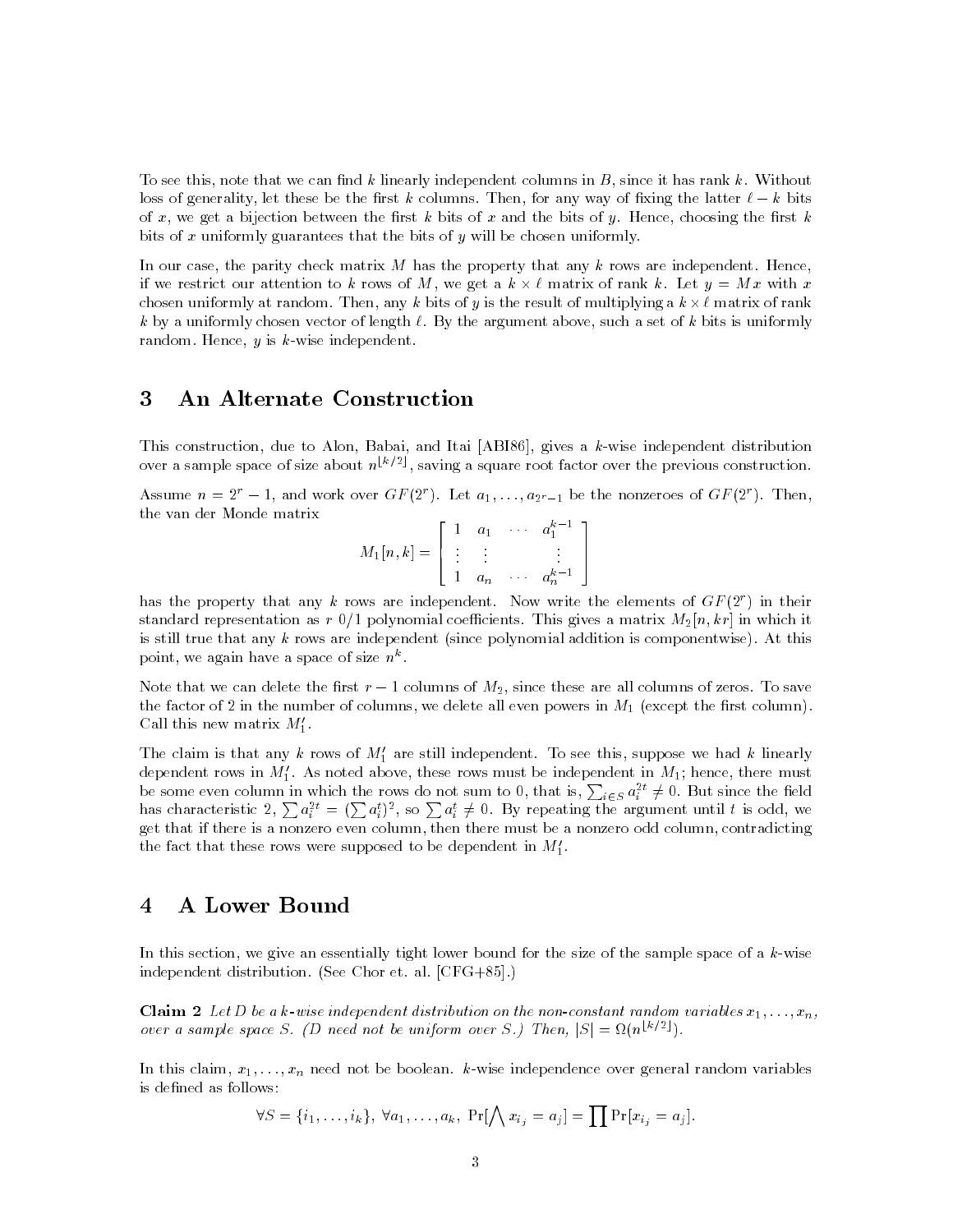Proof: Let

$$
m(n,k) = \begin{cases} \sum_{j=0}^{k/2} {n \choose j} & \text{if } k \text{ even} \\ (\sum_{j=0}^{(k-1)/2} {n \choose j}) + {n-1 \choose (k-1)/2} & \text{if } k \text{ odd} \end{cases}
$$

When k is even, the function m counts the number of subsets of size no greater than  $k/2$ . When k is odd, m counts the number of subsets which contain no more than  $(k-1)/2$  of the elements other than the first. Let  $J$  be the family of subsets counted by  $m$ . In either case,  $J$  has the property that the union of any two elements of  $J$  has size no greater than  $k$ . To prove the claim, we will show that  $|S| \geq m(n, k)$ .

Define the random variables  $z_i = x_i - E[x_i]$ . For any  $T \subseteq [n]$ , define  $\alpha_T = \prod_{i \in T} z_i$ . Then, for  $|T| \leq k$ ,

$$
E[\alpha_T^2] = E[\prod z_i^2] = \prod E[z_i^2] > 0,
$$

since the  $x_i$ 's are not constant. For  $T \neq T'$ ,  $|T \cup T'| \leq k$ ,

$$
E[\alpha_T \alpha_{T'}] = \left(\prod_{i \in T \triangle T'} E[z_i]\right) \left(\prod_{i \in T \cup T'} E[z_i^2]\right) = 0,
$$

since  $E[z_i] = 0$ .

For any  $T \subseteq [n]$ , consider the  $|S|$ -dimensional vector  $(\alpha_T(x))_{x \in S}$ , with inner product  $\alpha_T \cdot \alpha_{T'} =$  $x \rightarrow \infty$   $\left\{x \rightarrow \infty\right\}$   $\left\{x \rightarrow \infty\right\}$ .

As noted above, the family of subsets  $J$  has the property that the union of any two elements of  $J$ has size no greater than k. Then, by the calculation above, for any  $T, T' \in J$ ,  $T \neq T'$ , the vectors  $(\alpha_T(x))$  and  $(\alpha_{T'}(x))$  are orthogonal. Since there are m such mutually orthogonal vectors, each vector must have dimension at least m, so  $|S| \ge m$ .

#### 5  $\epsilon$ -bias

If we are willing to settle for a distribution which is almost  $k$ -wise independent, we can actually make do with a sample space which is exponentially smaller (in n) than the one needed for perfect k-wise independence. To make the notion of "almost" independence precise, we say that a distribution  $D$ on boolean random variables  $x_1, \ldots, x_n$  is  $\epsilon$ -biased k-wise independent if for all  $S : |S| = k$  and all <sup>a</sup> as above,

$$
\left|\Pr[x_{i_1}\cdots x_{i_k}=a_1\cdots a_k]-\frac{1}{2^k}\right|\leq\epsilon.
$$

As before, we can give an equivalent Fourier definition: D is  $\epsilon$ -biased k-wise independent iff

$$
\left|\hat{D}(y)\right| \leq \epsilon \ \forall \, |y| \leq k, \ y \neq 0.
$$

Recall that our k-wise independent distribution from above was defined by a matrix  $M[n, \ell]$ , where  $\ell \equiv \kappa \log n$ . We can view the sample space generated by M as the columns of a matrix  $S[n, 2^{\circ}] =$  $M[n,\ell]N\,|\ell,Z'|,$  where the matrix  $N$  contains every column vector of length  $\ell.$